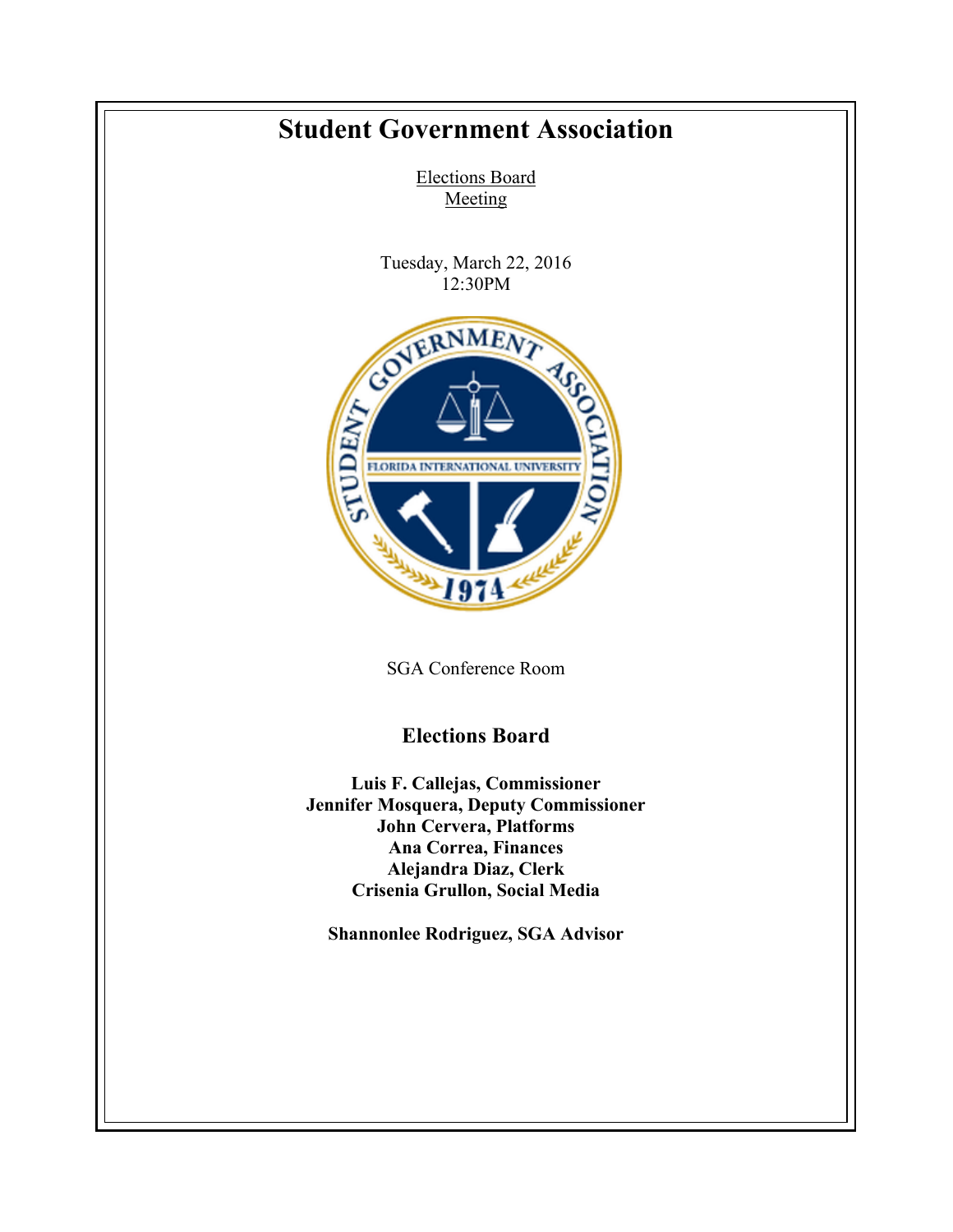## **REGULAR AGENDA**

**1. Roll Call – at 12:49pm**

## **New Business:**

- **2. Writ of Cert 001 Hearing**
	- **a. Wednesday March 23rd, at 3pm Law School RDB1000**
- **3. Writ of Cert 002 Decision**
	- **a. Decision made last Tuesday**
	- **b. Challenged to Michelle Castro**
	- **c. Decision Stands**
- **4. Reports:**
	- **a. Jennifer: will order the pizza for tonight**
	- **b. Ana: Video for Announcement day; Facebook Livestream; Final Expense Report emails sent; Voting project --- before the week of voting ana needs to take pictures of each of the elections board members**
	- **c. Alejandra: Check Event Notification Form**
	- **d. Crisenia: Social Media Information from candidates, email sent?**
	- **e. John: Beacon: Beacon; Tabling Reservation from; Platform submission status**
- **5. Operations**
	- **a. Tabling – Commit to:**
		- **March 28st: 11 -2PM – Crisenia, Ale & Luis**
		- **March 29th: 11-2PM (We may also have a table) – John & Jen**
		- **March 30th We have tables – Jen, John, & Luis**
	- **b. Publication Order**
		- **Voting Days: Flyers requested**
	- **c. Finance – Ana**
		- **Audit Completed**
	- **d. Social Media – Crisenia**
		- **Monitor for any activity/ especially over Spring Break**
- **6. Debates**
	- **a. Housing/At-Large**
		- **Discuss plan**
		- **Elect a moderator: Beacon Entertainment Director, Darius Dupins**
	- **b. Presidential/VP:**
		- **Awaiting Decision**
- **7. Discussion of Evan Cruz's Platform**
	- **a. Luis motions to reject it – unreasonable and beyond the scope of student government**
	- **b. Board votes unanimously to reject it**
- **8. SGA Advisor's Comments**
	- **a. Review Event notifications – FIYOU rally March 31st 3pm**
	- **b. FIYOU tabling 24th 10am**